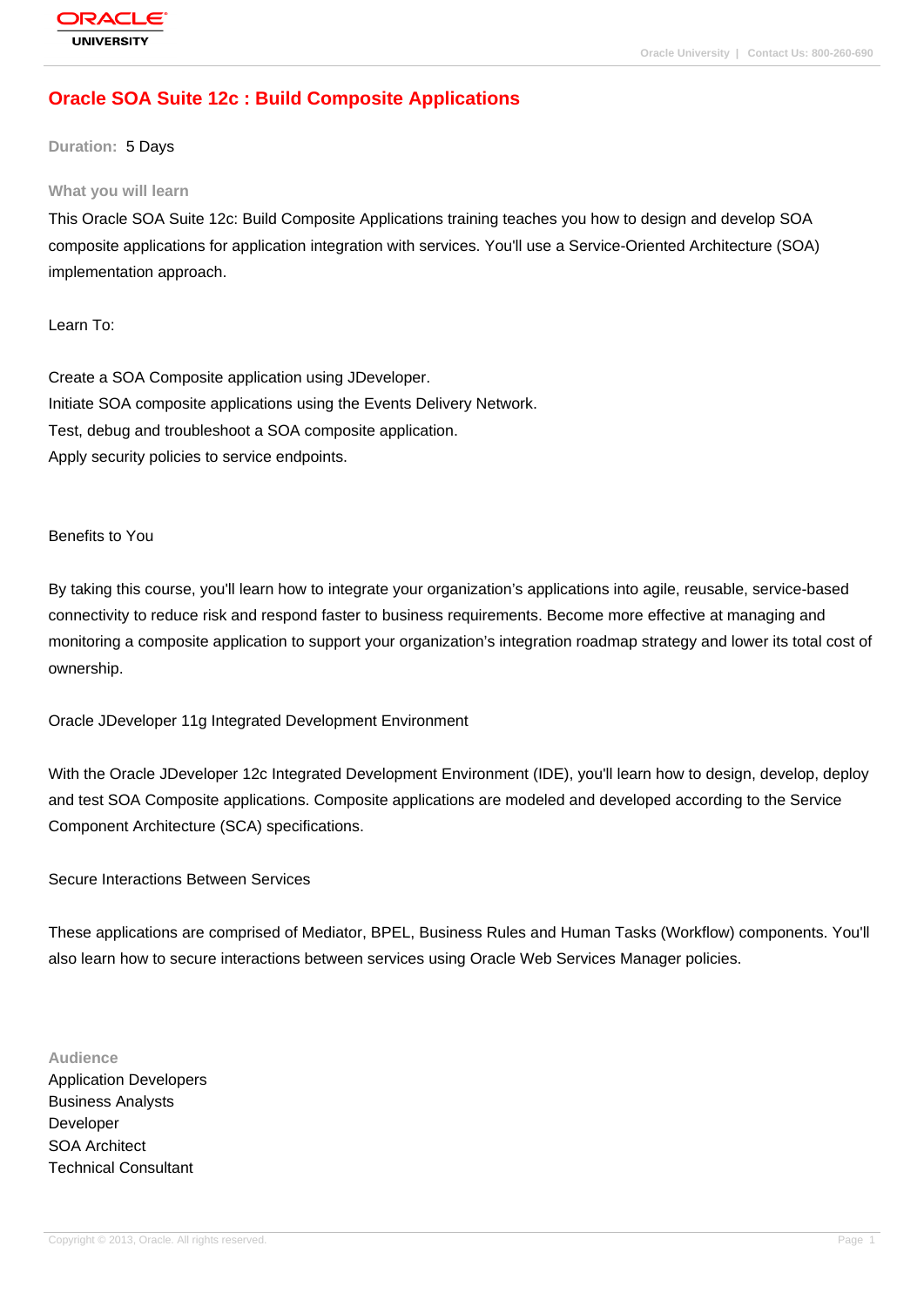# **Related Training**

### Required Prerequisites

Knowledge of XML, XML Schema, XSL Transformations and XPath

Knowledge of web service standards, including SOAP and WSDL.

#### **Course Objectives**

Orchestrate business process flows by using BPEL

Work with Mediator components with routing rules, filters, and transformations

Implement Business Rule component with IF-THEN rules and decision tables

Test, debug, and troubleshoot a SOA composite application

Initiate SOA composite applications using the Events Delivery Network

Apply security policies to service endpoints to secure interactions

Implement Human workflow with Human Task components

Describe SOA concepts and related technology

Create a SOA composite application using JDeveloper

#### **Course Topics**

### **Introduction to Service Oriented Architecture**

Describing Service-Oriented Architecture (SOA) Explaining Service Component Architecture Reviewing of Services and Key Standards Explaining the Oracle SOA Suite 12c Architecture and Components Explaining Business Events and the Event Delivery Network Installing the Oracle SOA Suite 12c Quickstart

### **Getting Started with Composite Applications**

Describing Basic Synchronous and Asynchronous Interaction Patterns Discussing XSD and Web Services Description Language (WSDL) Creating a Mediator Component Defining a Routing Service Creating XSL and XQuery Transformations with the XSLT Mapper Introducing Working with Adapters Creating a File Adapter Service Reference Examining the composite.xml Source

# **Managing and Monitoring a Composite Application**

Deploying a Composite Application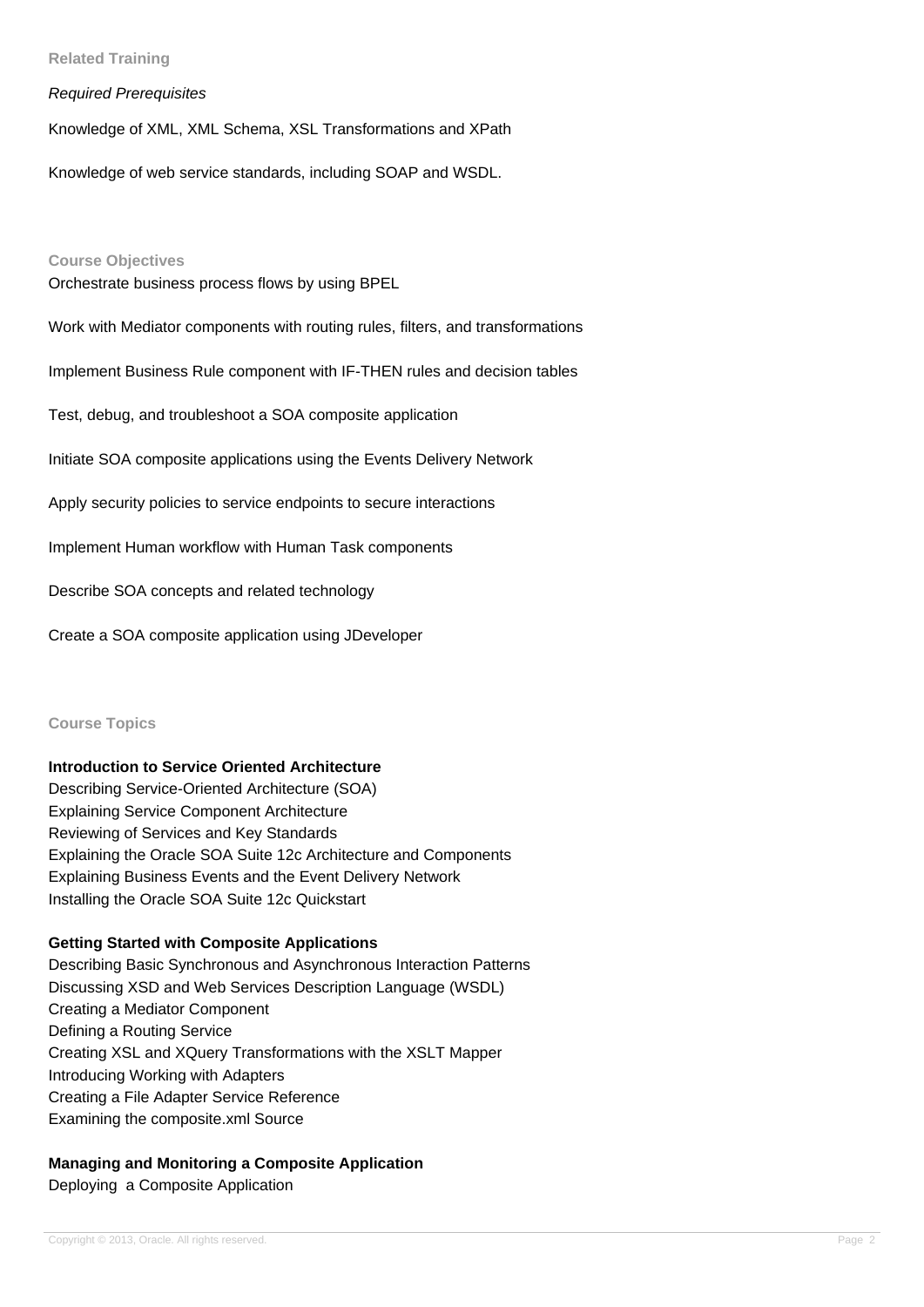Versioning Applications Discussing Application state Using Configuration Plans Managing the Life Cycle of a Composite Application Testing a Composite Application Managing SOA Applications with JDeveloper Testing a Composite Application in Enterprise Manager

# **Working With Data**

Discussing Data Standards Using Attributes Introducing XSL Transformations Using XPath Functions Using the Mapper in JDeveloper Testing Transformations Working with Native Format Data

# **Using the JMS and JDBC Adapters**

Introducing Binding Components and JCA Adapters Monitoring Adapters Discussing JMS Messaging Discussing Adapters and the WebLogic Application Server Introducing the Oracle JMS Adapter Configuring JMS Resources with WebLogic Administration Console Configuring the JDBC Adapter Discussing Transactionality

# **Introduction to BPEL**

Defining Business Processes and BPEL Introducing Parts of a BPEL Process Discussing Variables in a BPEL Process Using the Sequence and Scope Activities Using the BPEL Design Editor Testing a BPEL Process in Enterprise Manager

# **More BPEL Activities**

Conditional Branching with the If Activity Processing with the Flow Activity Parallel and Sequential Looping with the Foreach Activity Suspending a Process with the Wait Activity Waiting for a Message with the Pick Activity Looping with the While Activity Indexing XML Arrays Dynamically Examining Structured and Extension BPEL 2.0 Activities

# **Handling Faults in Composite Applications**

Introducing Faults and Fault Handling Options Managing Faults in Synchronous and Asynchronous Mediators Returning Faults from Synchronous and Asynchronous BPEL Processes Throwing Faults in BPEL Processes Introducing Compensation and Compensation Handlers Introducing the Fault Management Framework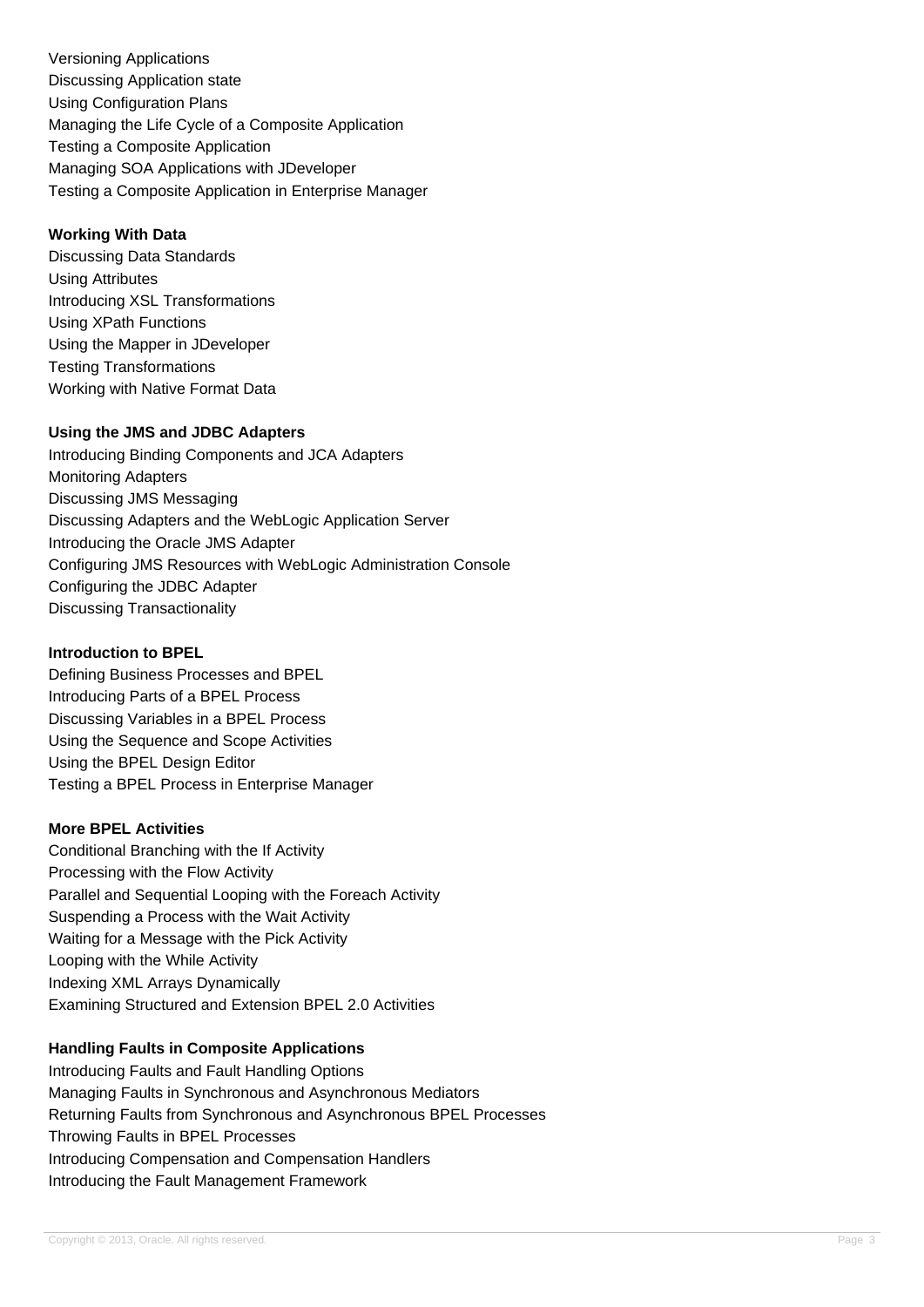# Configuring Fault Policies Recovering Faults with Enterprise Manager Fusion Middleware Control

# **Introducing Human Tasks**

Introducing Human Tasks Creating and Configuring a Human Task in a Composite Application Adding a Human Task to a BPEL Process Generating and Deploying Task Display Forms Using the Worklist Application to View and Act on Task Information Introducing the Oracle User Messaging Service Configuring UMS Notification Properties Sending Notifications to User's Preferred Channel

# **Sharing Functionality**

Using the Design-time Meta Data Services (MDS) Repository to share files Introducing Templates Creating and Using Project, Service Component, and Scope Activity Templates Introducing BPEL Subprocesses Creating and Using Standalone Subprocesses Creating and Using Inline Subprocesses Describing the Differences Between Templates and Subprocesses

# **Using the REST Adapter**

Introducing REST Services Comparing REST and SOAP Web Services Creating and Configuring a REST Adapter

### **Introducing Business Rules**

Introducing the Business Rule Component Describing the Oracle Business Rules Architecture Creating Rules and Decision Tables with the JDeveloper Rule Editor Examining Business Rule Component Files Describing the Role of the Rules SDK Editing Business Rules at Runtime

# **Designing and Managing Business Events**

Describing the Event Delivery Network Creating a Business Event Publishing an Event Subscribing to an Event Managing Events in Oracle Enterprise Manager

# **Testing SOA Composite Applications**

Introducing the Composite Test Framework Defining Emulations and Assertions Discussing Test Suites and Test Cases Testing Initiation of Inbound Messages Emulating Outbound, Fault, and Callback Messages Running Test Cases Examining Results of a Test Run Using the SOA Debugger to Debug Composite Applications